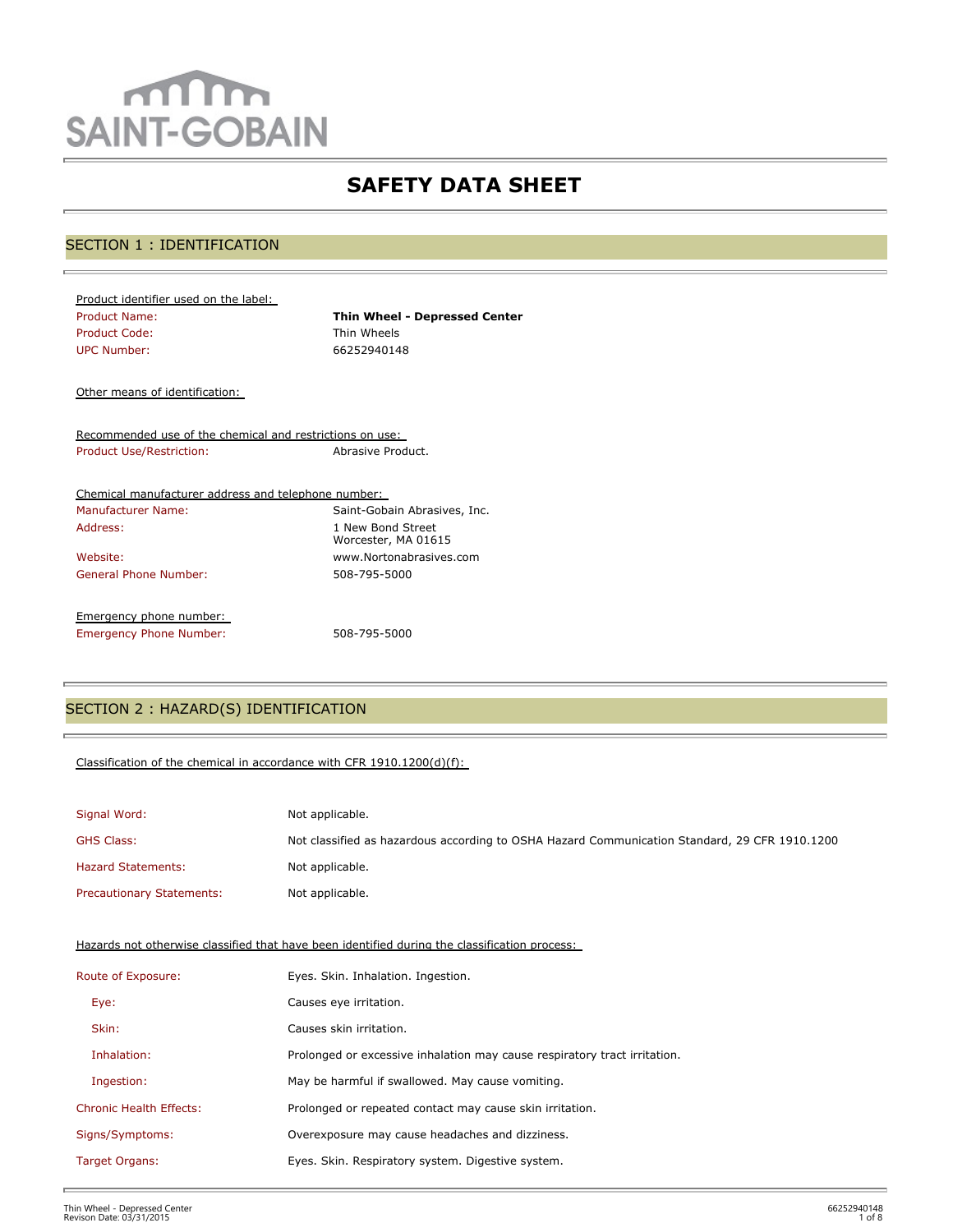#### **Fiberglass**

 Inhalation: Fiberglass contained in wheels have fiber diameters greater than 10 um, therefore considered non-respirable.

## SECTION 3 : COMPOSITION/INFORMATION ON INGREDIENTS

| Mixtures:                   |                |                           |           |  |
|-----------------------------|----------------|---------------------------|-----------|--|
| <b>Chemical Name</b>        | CAS#           | <b>Ingredient Percent</b> | EC Num.   |  |
| Inorganic fluorides         | Not Applicable | $1 - 5$ by weight         |           |  |
| Sulfates/Sulfides           | No Data        | $5 - 10$ by weight        |           |  |
| Resin                       | 9003-35-4      | $10 - 30$ by weight       |           |  |
| Fiberglass                  | 65997-17-3     | $1 - 5$ by weight         | 266-046-0 |  |
| Silicon carbide             | $409 - 21 - 2$ | $5 - 10$ by weight        | 206-991-8 |  |
| Aluminum Oxide, Non-fibrous | 1344-28-1      | 60 - 100 by weight        | 215-691-6 |  |
| Titanium dioxide            | 13463-67-7     | $1 - 5$ by weight         | 236-675-5 |  |

## SECTION 4 : FIRST AID MEASURES

| Description of necessary measures:                  |                                                                                                                                                                                                                                                                                                       |
|-----------------------------------------------------|-------------------------------------------------------------------------------------------------------------------------------------------------------------------------------------------------------------------------------------------------------------------------------------------------------|
| Eye Contact:                                        | Immediately flush eyes with plenty of water for at least 15 to 20 minutes. Ensure adequate flushing of the<br>eyes by separating the eyelids with fingers. Remove contacts if present and easy to do. Continue rinsing.<br>Get medical attention, if irritation or symptoms of overexposure persists. |
| <b>Skin Contact:</b>                                | Immediately wash skin with soap and plenty of water.<br>Get medical attention if irritation develops or persists.                                                                                                                                                                                     |
| Inhalation:                                         | If inhaled, remove to fresh air. If not breathing, give artificial respiration or give oxygen by trained<br>personnel. Seek immediate medical attention.                                                                                                                                              |
| Ingestion:                                          | If swallowed, do NOT induce vomiting. Call a physician or poison control center immediately. Never give<br>anything by mouth to an unconscious person.                                                                                                                                                |
|                                                     |                                                                                                                                                                                                                                                                                                       |
| Most important symptoms/effects, acute and delayed: |                                                                                                                                                                                                                                                                                                       |

Other First Aid: Not applicable.

#### Indication of immediate medical attention and special treatment needed:

Note to Physicians: Not applicable.

## SECTION 5 : FIRE FIGHTING MEASURES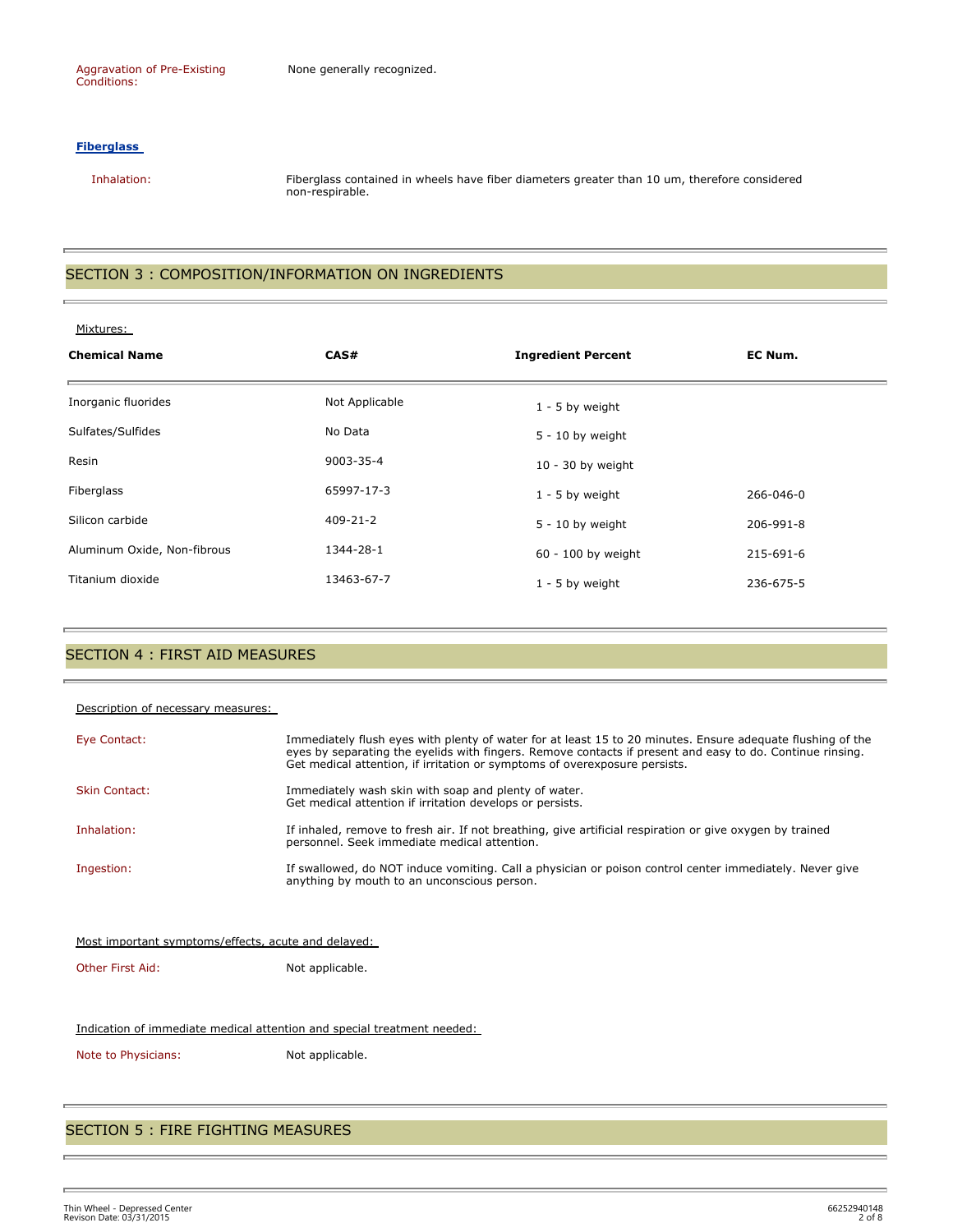#### Suitable and unsuitable extinguishing media:

Specific hazards arising from the chemical:

| Suitable Extinguishing Media:   | Use alcohol resistant foam, carbon dioxide, dry chemical, or water fog or spray when fighting fires<br>involving this material. |
|---------------------------------|---------------------------------------------------------------------------------------------------------------------------------|
| Unsuitable extinguishing media: | Not applicable.                                                                                                                 |

| <b>Hazardous Combustion</b><br>Byproducts:                      | Not applicable.                                                                                                                  |  |
|-----------------------------------------------------------------|----------------------------------------------------------------------------------------------------------------------------------|--|
| Unusual Fire Hazards:                                           | Not applicable.                                                                                                                  |  |
| Special protective equipment and precautions for fire-fighters: |                                                                                                                                  |  |
| Protective Equipment:                                           | As in any fire, wear Self-Contained Breathing Apparatus (SCBA), MSHA/NIOSH (approved or equivalent)<br>and full protective gear. |  |
| Fire Fighting Instructions:                                     | Not applicable.                                                                                                                  |  |
| <b>NFPA Ratings:</b>                                            |                                                                                                                                  |  |
| NFPA Health:                                                    | Ŧ.                                                                                                                               |  |
| NFPA Flammability:                                              |                                                                                                                                  |  |
| <b>NFPA Reactivity:</b>                                         | 0                                                                                                                                |  |

## SECTION 6 : ACCIDENTAL RELEASE MEASURES

| Personal precautions, protective equipment and emergency procedures: |                                                                                                                                                                                                                                              |  |  |
|----------------------------------------------------------------------|----------------------------------------------------------------------------------------------------------------------------------------------------------------------------------------------------------------------------------------------|--|--|
| <b>Personal Precautions:</b>                                         | Evacuate area and keep unnecessary and unprotected personnel from entering the spill area. Use proper<br>personal protective equipment as listed in Section 8.                                                                               |  |  |
| <b>Environmental precautions:</b>                                    |                                                                                                                                                                                                                                              |  |  |
| <b>Environmental Precautions:</b>                                    | Avoid runoff into storm sewers, ditches, and waterways.                                                                                                                                                                                      |  |  |
| Methods and materials for containment and cleaning up:               |                                                                                                                                                                                                                                              |  |  |
| Spill Cleanup Measures:                                              | Not applicable.                                                                                                                                                                                                                              |  |  |
| Methods and materials for containment and cleaning up:               |                                                                                                                                                                                                                                              |  |  |
| Methods for containment:                                             | Contain spills with an inert absorbent material such as soil or sand. Prevent from spreading by covering,<br>diking or other means. Provide ventilation.                                                                                     |  |  |
| Methods for cleanup:                                                 | Clean up spills immediately observing precautions in the protective equipment section. Place into a<br>suitable container for disposal. Provide ventilation. After removal, flush spill area with soap and water to<br>remove trace residue. |  |  |
| Reference to other sections:                                         |                                                                                                                                                                                                                                              |  |  |
| <b>Other Precautions:</b>                                            | Not applicable.                                                                                                                                                                                                                              |  |  |

## SECTION 7 : HANDLING and STORAGE

| Precautions for safe handling:                                |                                                                                                 |  |
|---------------------------------------------------------------|-------------------------------------------------------------------------------------------------|--|
| Handling:                                                     | Use with adequate ventilation. Avoid breathing vapor and contact with eyes, skin and clothing.  |  |
| <b>Hygiene Practices:</b>                                     | Wash thoroughly after handling. Avoid contact with eyes and skin. Avoid inhaling vapor or mist. |  |
| Conditions for safe storage, including any incompatibilities: |                                                                                                 |  |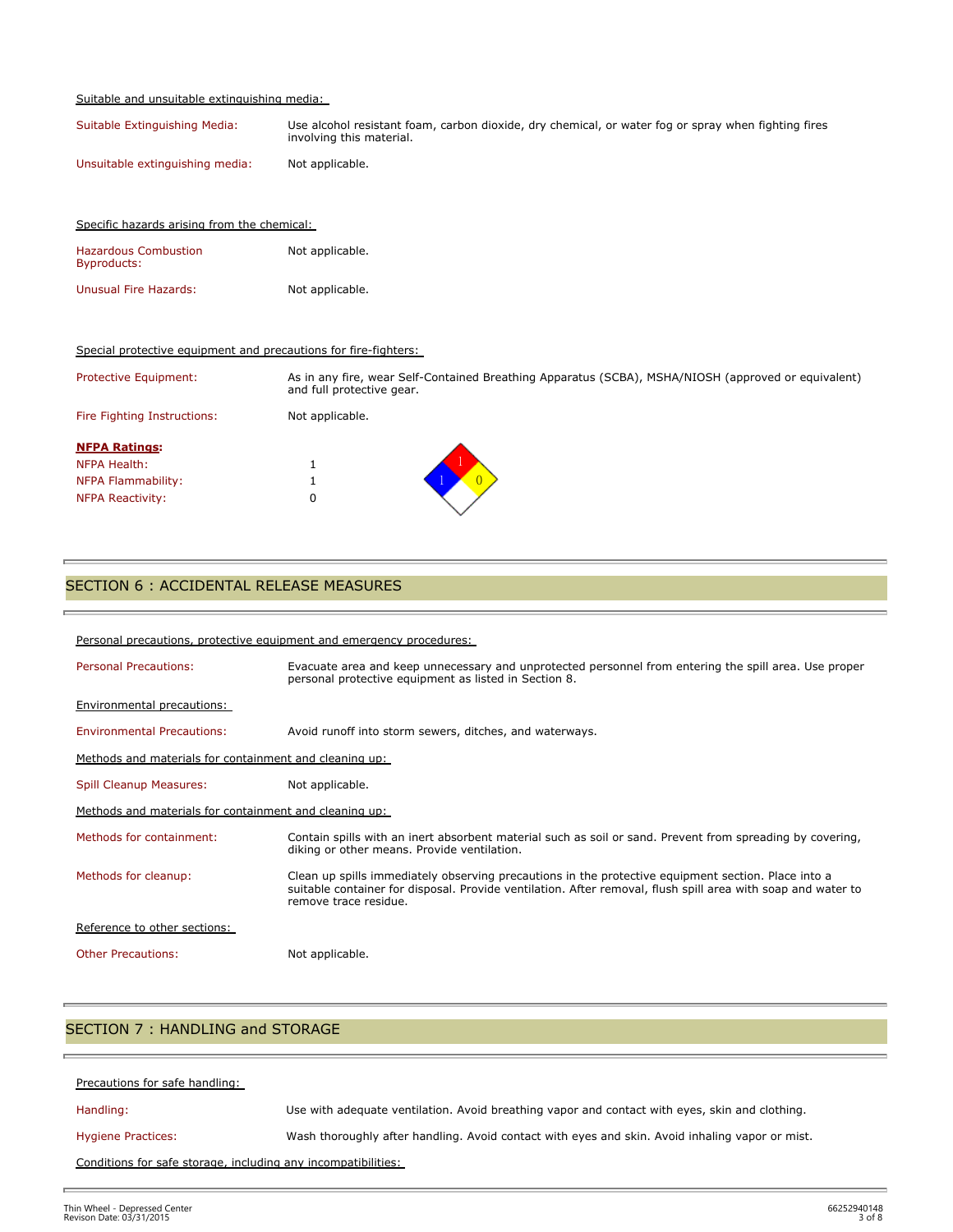#### SECTION 8: EXPOSURE CONTROLS, PERSONAL PROTECTION

#### EXPOSURE GUIDELINES:

| Ingredient                     | <b>Guideline OSHA</b>                                                                             | <b>Guideline NIOSH</b>                        | <b>Guideline ACGIH</b>                                                                                                                                                        | <b>Quebec Canada</b>                                       | <b>Ontario Canada</b>                                                                                                                                                                                                       |
|--------------------------------|---------------------------------------------------------------------------------------------------|-----------------------------------------------|-------------------------------------------------------------------------------------------------------------------------------------------------------------------------------|------------------------------------------------------------|-----------------------------------------------------------------------------------------------------------------------------------------------------------------------------------------------------------------------------|
| <b>Inorganic fluorides</b>     | PEL-TWA 2.5 mg/m3                                                                                 | REL-TWA 2.5 mg/m3                             | TLV-TWA 2.5 mg/m3                                                                                                                                                             |                                                            |                                                                                                                                                                                                                             |
| <b>Fiberglass</b>              | PEL-TWA: 1 f/cc as<br>Continuous filament<br>glass                                                |                                               | TLV-TWA: 1 f/cc as<br>Continuous filament<br>glass<br>TLV-TWA: 5 mg/m3 as<br>Continuous filament<br>glass                                                                     |                                                            |                                                                                                                                                                                                                             |
| Silicon carbide                | PEL-TWA: 15 mg/m3<br>Total particulate/dust<br>(T)<br>PEL-TWA: 5 mg/m3<br>Respirable fraction (R) |                                               | TLV-TWA: 10 mg/m3<br>Inhalable fraction (I)<br>TLV-TWA: 3 mg/m3<br>Respirable fraction (R)<br><b>TLV-TWA: 0.1 f/cc</b><br>Respirable fraction (R)                             | VEMP-TWA: 10<br>mg/m3 Total<br>particulate/dust (T)        | <b>OEL-TWAEV: 10</b><br>mg/m3 Total<br>particulate/dust (T)<br>OEL-TWAEV: 3 mg/m3<br>Respirable fraction (R)<br><b>OEL-TWAEV: 10</b><br>mg/m3 Inhalable<br>fraction $(I)$<br>OEL-TWAEV: 0.1 f/cc<br>Respirable fraction (R) |
| Aluminum Oxide,<br>Non-fibrous | PEL-TWA: 5 mg/m3<br>Respirable fraction (R)<br>PEL-TWA: 15 mg/m3<br>Total particulate/dust<br>(T) |                                               | TLV-TWA: 10 mg/m3                                                                                                                                                             | VEMP-TWA: 10<br>mg/m3 Total<br>particulate/dust (T)        | <b>OEL-TWAEV: 10</b><br>mg/m3 Total<br>particulate/dust (T)                                                                                                                                                                 |
| <b>Titanium dioxide</b>        |                                                                                                   |                                               | TLV-TWA: 10 mg/m3                                                                                                                                                             | <b>VEMP-TWA: 10</b><br>mg/m3 Total<br>particulate/dust (T) | <b>OEL-TWAEV: 10</b><br>mg/m3 Total<br>particulate/dust (T)                                                                                                                                                                 |
| Ingredient                     | <b>Alberta Canada</b>                                                                             | <b>Mexico</b>                                 | <b>British Columbia</b><br>Canada                                                                                                                                             |                                                            |                                                                                                                                                                                                                             |
| Silicon carbide                | OEL-TWA: 10 mg/m3                                                                                 | LMPE-PPT: 10 mg/m3<br>LMPE-CT: 20 mg/m3       | OEL-TWA: 10 mg/m3<br>Inhalable fraction (I)<br>OEL-TWA: 3 mg/m3<br>Respirable fraction (R)<br>OEL-TWA: 0.1 f/cc<br>Respirable fraction (R)                                    |                                                            |                                                                                                                                                                                                                             |
| Aluminum Oxide,<br>Non-fibrous | OEL-TWA: 10 mg/m3                                                                                 | MPE-PPT: 0.1 mg/m3<br>Respirable fraction (R) | OEL-TWA: 3 mg/m3<br>Respirable fraction (R)<br>OEL-TWA: 10 mg/m3<br>OEL-TWA: 10 mg/m3<br>Total particulate/dust<br>(T)<br>OEL-STEL: 20 mg/m3<br>Total particulate/dust<br>(T) |                                                            |                                                                                                                                                                                                                             |
| Titanium dioxide               | OEL-TWA: 10 mg/m3<br>Total particulate/dust<br>(T)                                                | MPE-PPT: 0.1 mg/m3<br>Respirable fraction (R) | OEL-TWA: 10 mg/m3<br>Total particulate/dust<br>(T)<br>OEL-TWA: 3 mg/m3<br>Respirable fraction (R)                                                                             |                                                            |                                                                                                                                                                                                                             |

Appropriate engineering controls:

Engineering Controls: Use appropriate engineering control such as process enclosures, local exhaust ventilation, or other engineering controls to control airborne levels below recommended exposure limits. Good general ventilation should be sufficient to control airborne levels. Where such systems are not effective wear suitable personal protective equipment, which performs satisfactorily and meets OSHA or other recognized standards. Consult with local procedures for selection, training, inspection and maintenance of the personal protective equipment. Individual protection measures: Eye/Face Protection: Wear appropriate protective glasses or splash goggles as described by 29 CFR 1910.133, OSHA eye and face protection regulation, or the European standard EN 166. Skin Protection Description: Chemical-resistant gloves and chemical goggles, face-shield and synthetic apron or coveralls should be used to prevent contact with eyes, skin or clothing.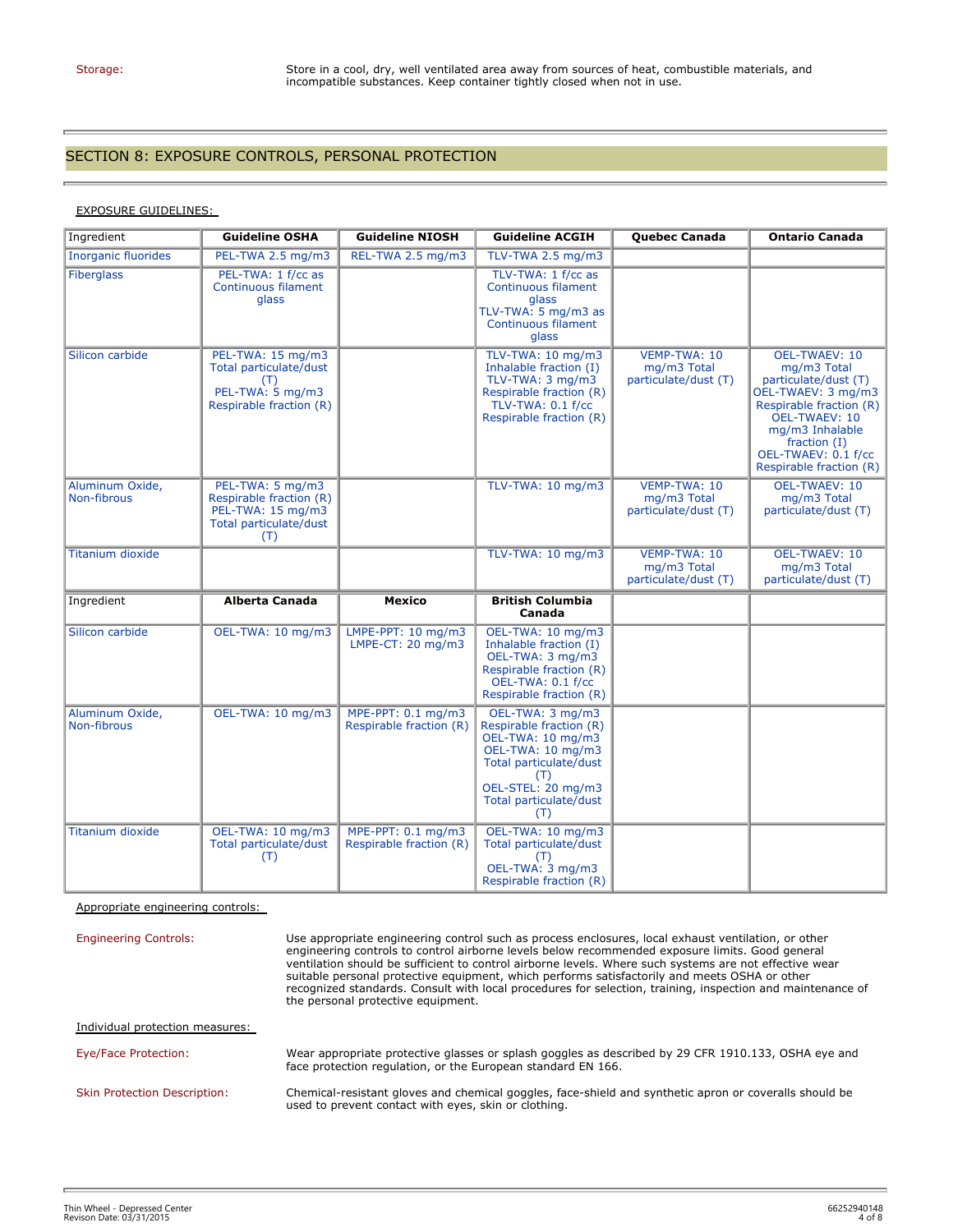Respiratory Protection: A NIOSH approved air-purifying respirator with an organic vapor cartridge or canister may be permissible under certain circumstances where airborne concentrations are expected to exceed exposure limits. Protection provided by air purifying respirators is limited. Use a positive pressure air supplied respirator if there is any potential for an uncontrolled release, exposure levels are not known, or any other circumstances where air purifying respirators may not provide adequate protection.

Other Protective: Facilities storing or utilizing this material should be equipped with an eyewash facility and a safety shower.

PPE Pictograms:



## SECTION 9 : PHYSICAL and CHEMICAL PROPERTIES

#### PHYSICAL AND CHEMICAL PROPERTIES:

| Physical State Appearance:                | Solid article.                                                                 |
|-------------------------------------------|--------------------------------------------------------------------------------|
| Color:                                    | Not determined.                                                                |
| Odor:                                     | Odorless.                                                                      |
| Odor Threshold:                           | Not determined.                                                                |
| <b>Boiling Point:</b>                     | Not determined.                                                                |
| <b>Melting Point:</b>                     | Not determined.                                                                |
| Density:                                  | Not determined.                                                                |
| Solubility:                               | Not determined.                                                                |
| Vapor Density:                            | Not determined.                                                                |
| Vapor Pressure:                           | Not determined.                                                                |
| <b>Evaporation Rate:</b>                  | Not determined.                                                                |
| pH:                                       | Not determined.                                                                |
| Viscosity:                                | Not determined.                                                                |
| Coefficient of Water/Oil<br>Distribution: | Not determined.                                                                |
| Flammability:                             | Not determined.                                                                |
| Flash Point:                              | None.                                                                          |
| Lower Flammable/Explosive Limit:          | Not applicable.                                                                |
| Upper Flammable/Explosive Limit:          | Not applicable.                                                                |
| Auto Ignition Temperature:                | Not applicable.                                                                |
| <b>Explosive Properties:</b>              | Excessive dust accumulation could present a potential combustible dust hazard. |
| <b>VOC Content:</b>                       | Not determined.                                                                |

## SECTION 10 : STABILITY and REACTIVITY

| Reactivity:                         |                                                 |
|-------------------------------------|-------------------------------------------------|
| Reactivity:                         | Not applicable.                                 |
| <b>Chemical Stability:</b>          |                                                 |
| <b>Chemical Stability:</b>          | Stable under normal temperatures and pressures. |
| Possibility of hazardous reactions: |                                                 |
| Hazardous Polymerization:           | Not reported.                                   |
|                                     |                                                 |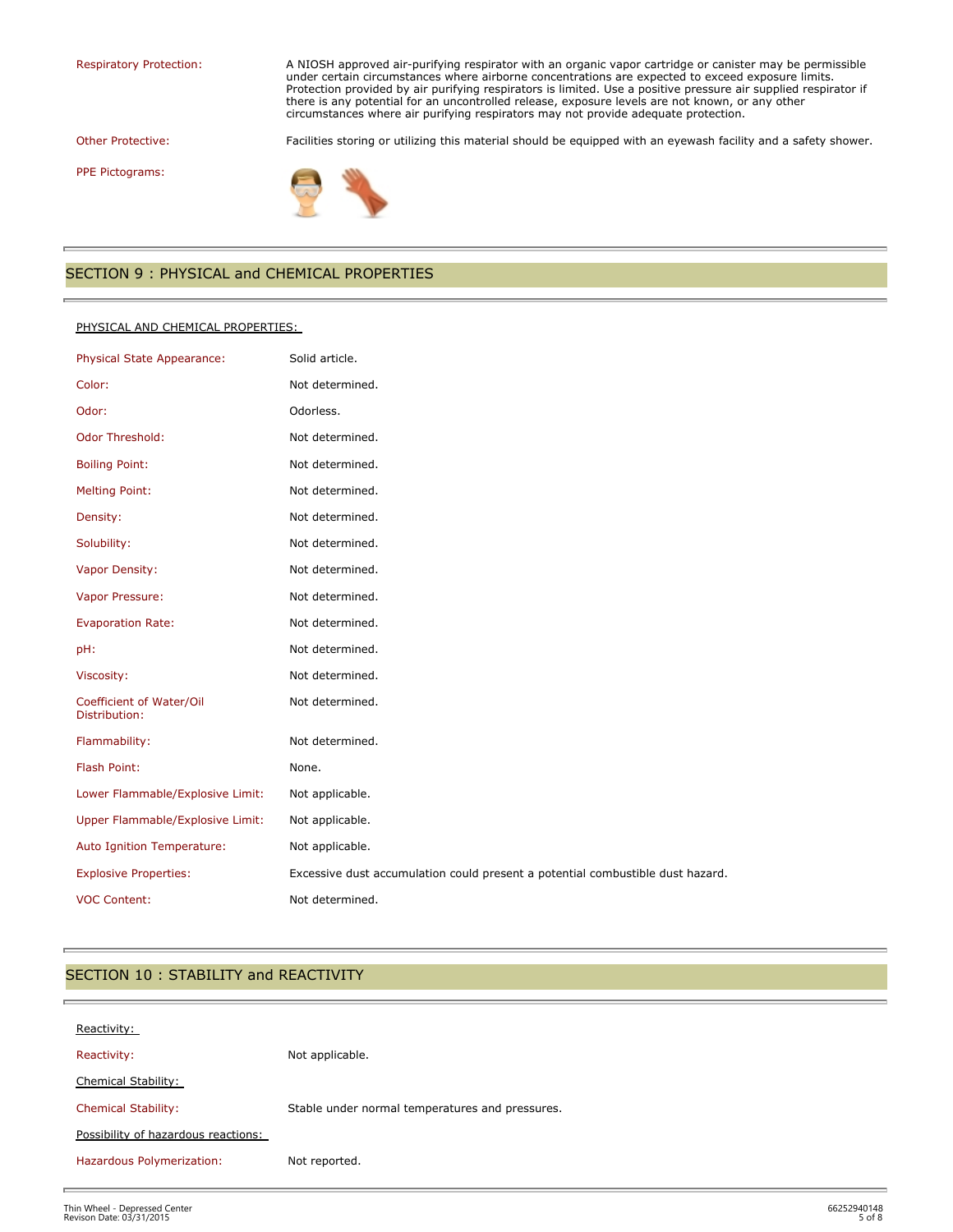#### Conditions To Avoid:

Conditions to Avoid: Heat, flames, incompatible materials, and freezing or temperatures below 32 deg. F.

Incompatible Materials:

Incompatible Materials: Oxidizing agents. Strong acids and alkalis.

Hazardous Decomposition Products:

Special Decomposition Products: Not applicable.

## SECTION 11 : TOXICOLOGICAL INFORMATION

#### TOXICOLOGICAL INFORMATION:

Acute Toxicity: This product has not been tested for its toxicity.

| <b>Carcinogens:</b>            |                                                           |              |             |             |            |  |                                                           |
|--------------------------------|-----------------------------------------------------------|--------------|-------------|-------------|------------|--|-----------------------------------------------------------|
|                                | <b>ACGIH</b>                                              | <b>NIOSH</b> | <b>OSHA</b> | <b>IARC</b> | <b>NTP</b> |  | <b>MEXICO</b>                                             |
| Aluminum Oxide,<br>Non-fibrous | A4 Not<br>Classifiable as a<br><b>Human</b><br>Carcinogen | No Data      | No Data     | No Data     | No Data    |  | A4 Not<br>Classifiable as a<br>Human<br>Carcinogen        |
| <b>Titanium dioxide</b>        | No Data                                                   | No Data      | No Data     | No Data     | No Data    |  | A4 Not<br>Classifiable as a<br><b>Human</b><br>Carcinogen |

#### **Resin :**

| <b>RTECS Number:</b>                | SM8542500                                                                                                                                                                                                                                              |
|-------------------------------------|--------------------------------------------------------------------------------------------------------------------------------------------------------------------------------------------------------------------------------------------------------|
| Skin:                               | Administration onto the skin - Rat LD50 : > 2 gm/kg [Details of toxic effects not reported other than<br>lethal dose value ] (RTECS)                                                                                                                   |
| Ingestion:                          | Oral - Rat LD50 : >5 qm/kg [Details of toxic effects not reported other than lethal dose value ] (RTECS)                                                                                                                                               |
| <b>Fiberglass:</b>                  |                                                                                                                                                                                                                                                        |
| <b>RTECS Number:</b>                | LK3651000                                                                                                                                                                                                                                              |
| <b>Silicon carbide:</b>             |                                                                                                                                                                                                                                                        |
| <b>RTECS Number:</b>                | VW0450000                                                                                                                                                                                                                                              |
| Inhalation:                         | No Data                                                                                                                                                                                                                                                |
| <b>Aluminum Oxide, Non-fibrous:</b> |                                                                                                                                                                                                                                                        |
| <b>RTECS Number:</b>                | BD1200000                                                                                                                                                                                                                                              |
| Inhalation:                         | Inhalation - Rat TCLo: 200 mg/m3/5H/28W (Intermittent) [Lungs, Thorax, or Respiration - Structural or<br>functional change in trachea or bronchi; Lungs, Thorax, or Respiration - Chronic pulmonary edema;<br>Related to Chronic Data - death] (RTECS) |
| <b>Titanium dioxide:</b>            |                                                                                                                                                                                                                                                        |
| <b>RTECS Number:</b>                | XR2275000                                                                                                                                                                                                                                              |
| Skin:                               | Skin - Human Standard Draize test. : 300 ug/3D-I - [mild] (RTECS)                                                                                                                                                                                      |
| Inhalation:                         | Inhalation - Rat TCLo - Lowest published toxic concentration: 1 mg/kg - [Lungs, Thorax, or Respiration -<br>Other changes Biochemical - Metabolism (Intermediary) - Effect on inflammation or mediation of<br>inflammation ] (RTECS)                   |
| Ingestion:                          | Oral - Rodent rat TDLo - Lowest published toxic dose: 60 qm/kq - [Gastrointestinal - Hypermotility,<br>diarrhea Gastrointestinal - Other changes ] (RTECS)                                                                                             |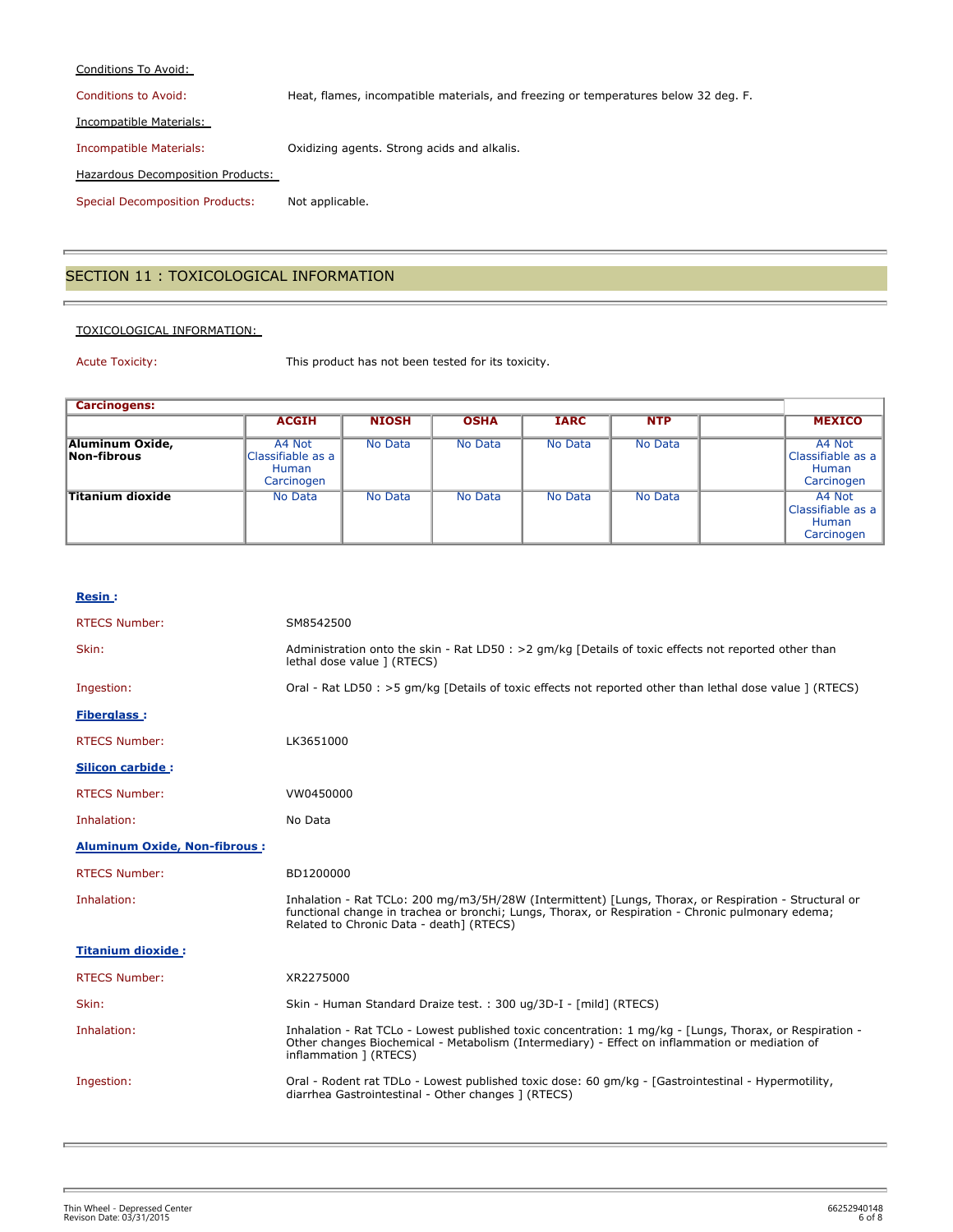#### Ecotoxicity:

Ecotoxicity: Please contact the phone number or address of the manufacturer listed in Section 1 for information on ecotoxicity.

## SECTION 13 : DISPOSAL CONSIDERATIONS

#### Description of waste:

Waste Disposal: Consult with the US EPA Guidelines listed in 40 CFR Part 261.3 for the classifications of hazardous waste prior to disposal. Furthermore, consult with your state and local waste requirements or guidelines, if applicable, to ensure compliance. Arrange disposal in accordance to the EPA and/or state and local guidelines.

#### SECTION 14 : TRANSPORT INFORMATION

| UN number:                    | Not regulated as hazardous material for transportation. |
|-------------------------------|---------------------------------------------------------|
| UN proper shipping name:      | Not regulated as hazardous material for transportation. |
| Transport hazard class(es):   | Not regulated as hazardous material for transportation. |
| Packing group:                | Not regulated as hazardous material for transportation. |
| Environmental hazards:        | Not regulated as hazardous material for transportation. |
| Special precautions for user: | Not regulated as hazardous material for transportation. |

## SECTION 15 : REGULATORY INFORMATION

Safety, health and environmental regulations specific for the product:

#### **Inventory Status**

|                             | <b>Japan ENCS</b> | <b>EINECS Number</b> | <b>South Korea KECL</b> | <b>Australia AICS</b> | <b>Canada DSL</b> |
|-----------------------------|-------------------|----------------------|-------------------------|-----------------------|-------------------|
| <b>Resin</b>                |                   |                      |                         |                       | <b>Listed</b>     |
| Fiberglass                  |                   |                      |                         |                       | <b>Listed</b>     |
| Silicon carbide             |                   |                      |                         |                       | <b>Listed</b>     |
| Aluminum Oxide, Non-fibrous | $(1) -23$         | $262 - 373 - 8$      | KE-01012                | <b>Listed</b>         | <b>Listed</b>     |
| <b>Titanium dioxide</b>     | $(1) - 558$       |                      | KE-33900                | <b>Listed</b>         | <b>Listed</b>     |

|                             | <b>TSCA Inventory</b><br>Status |  |  |
|-----------------------------|---------------------------------|--|--|
| Resin                       | Listed                          |  |  |
| Fiberglass                  | Listed                          |  |  |
| Silicon carbide             | Listed                          |  |  |
| Aluminum Oxide, Non-fibrous | Listed                          |  |  |